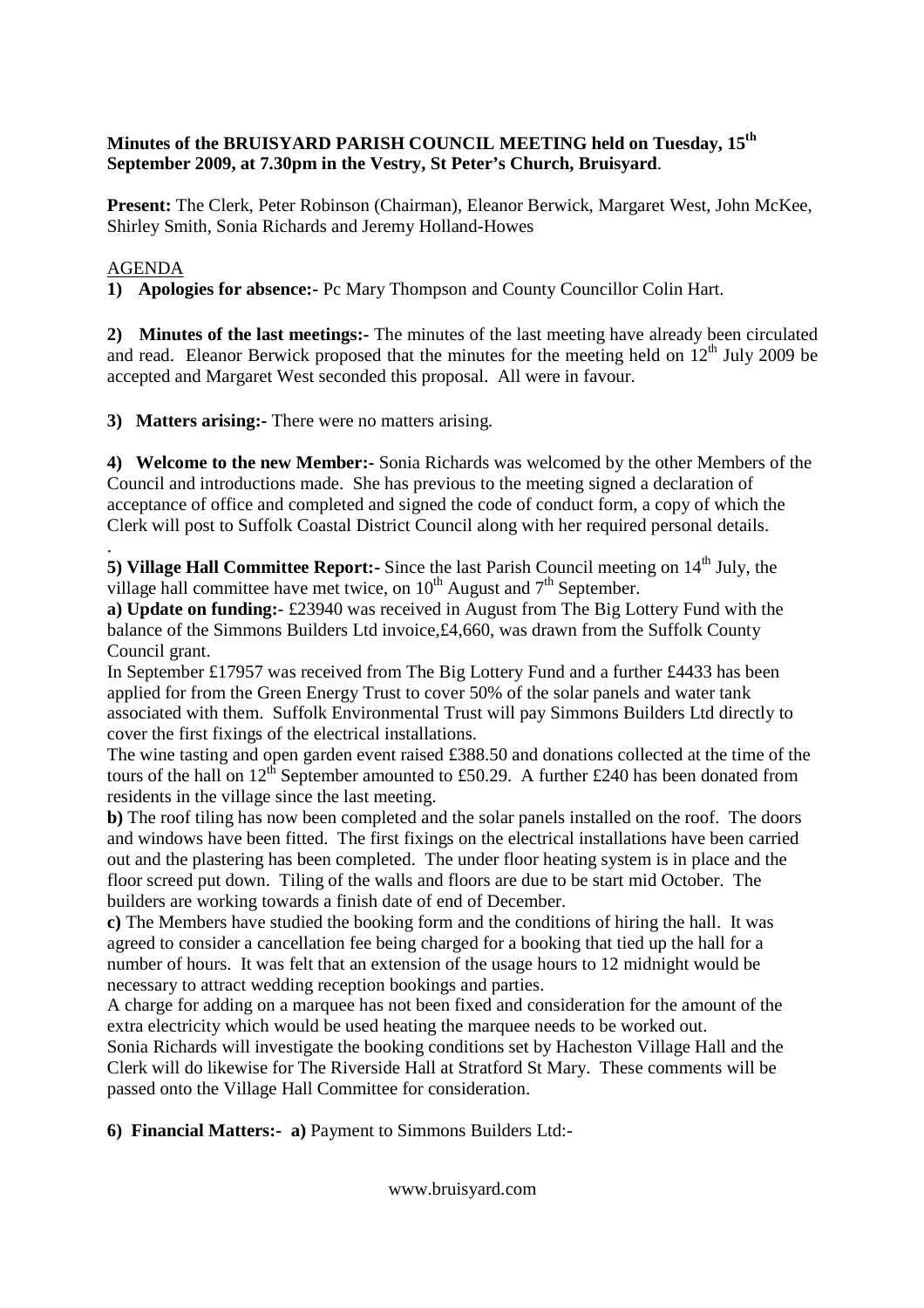**i**) A cheque of £28,500 was issued from the Abbey Reserve account on the  $31<sup>st</sup>$  July for work carried out in July. Shirley Smith proposed that this was in order and Margaret West seconded this proposal and all agreed.

**ii)** A cheque for £16,783 was issued from the Abbey Reserve account in September for work carried out in August. John McKee proposed that this was in order and Eleanor Berwick seconded this proposal and all agreed. Shirley Smith proposed that a further cheque from Abbey Reserve account for £8,866.53 be issued to cover the solar panel installation and the water tank. Sonia Richards seconded this proposal and all agreed. A cheque was duly written and signed. **b)** BDO Stoy Hayward returned the audit for 2008/2009 and there were no issues arising form that audit. John McKee proposed that it was in order to have paid the audit fee of £155.25. Peter Robinson seconded this proposal and all agreed. The Big Lottery paid for the increase in the audit fee of £85 due to the village hall building project and a cheque for this amount was drawn from the Abbey Reserve account. A cheque for the balance of £70.25 was drawn from the Parish Councils Barclays account. £50 was the Parish Council audit fee and £20.25 the reclaimable VAT on the whole amount.

**c)** Sonia Richards proposed that Suffolk Acre Services be paid £291 for the annual insurance premium. Jeremy Holland-Howes seconded this proposal and all agreed. The Clerk asked for the value of the insured assets be increased by 5% for the year 2009/2010.

A cheque from the Parish Council's Barclay account was duly written and signed. **d)** Shirley Smith proposed that Robert Rous be paid £10 for the lease on the car park for the year 2009/2010. John McKee seconded this proposal and all agreed. A cheque from the Abbey Reserve account was duly written and signed.

**e)** Eleanor Berwick proposed that the clerk be reimbursed £39.30 for the cost of black ink cartridges purchased on the internet from Viking Direct. John McKee seconded this proposal and all agreed and a cheque from the Parish Council's Barclay account was duly written and signed. **f)** John Martin has been reimbursed, in cash from donations, for the signs he purchased as agreed at the last meeting.

**g)** Jeremy Holland-Howes proposed that the sum of £59.21 be transferred from the Parish Council's Barclay account to the Village Hall Barclays account. Sonia Richards seconded this proposal and all agreed. Cheques for the value of £60 were deposited in the Parish Council's Barclays account from the wine tasting event and a debt of 79p to the Parish Council arising from the 2008/2009 accounts for the village hall project will be cleared with the transfer of this amount. A cheque from Parish Council's Barclay account was duly written and signed.

**7) Park:- a)** The grass has been cut twice in the last two weeks but will not require cutting again in the near future. Peter Robinson will advise the Clerk when a further cut is needed. b) Two quotes for cutting the hedge around the Park have been received. Geoff Rogers quoted £50 for cutting plus sweeping up time for cutting the hedges that are accessible at the present time, last year he was paid £61.25 plus VAT for the work. John Martin quoted £100 to hand cut the entire hedge, including hedge enclosed by the building site. The Members agreed to defer the decision until the building work is finished and have the hedges cut in January.

**8) Wine Tasting and Open gardens:-** £70 was raised at the open garden event and £318.55 was raised at the Wine tasting evening making a total of £388.55. Both were enjoyable events and the members expressed their thanks to Cheri and Steve Roberts for the use of their garden. Shirley Smith suggested that the more attention should be paid to arranging appropriate dates for future events in order to avoid school half terms and other events in the area. It was agreed to plan dates for events further in advance in future.